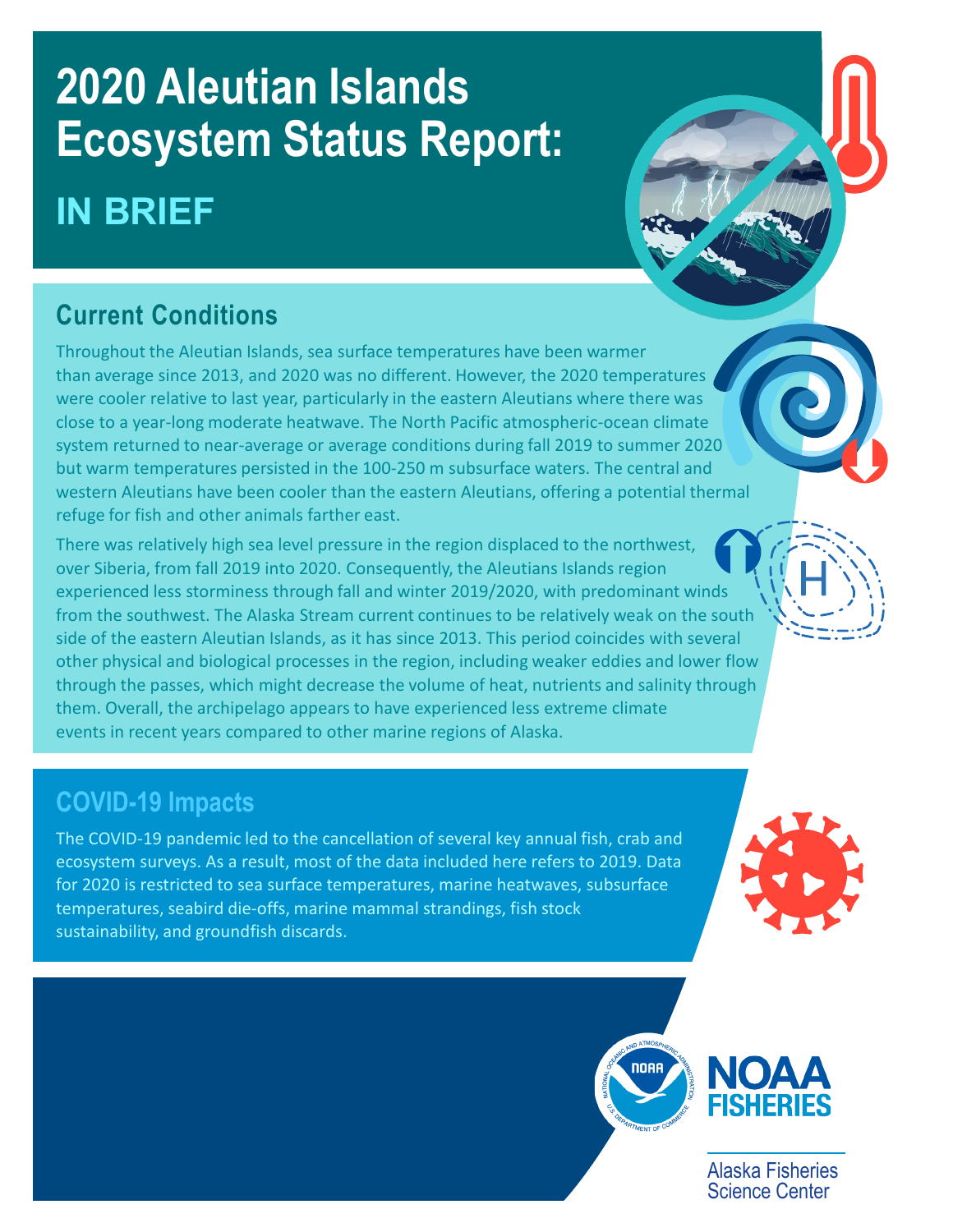# How did the system respond?

#### **Aleutian-wide and multi-year trends**

In general, when ocean temperatures are warmer, fish require more food to develop and grow. These increased bioenergetic costs and consumption demands may partly explain why, since 2012, several commercial groundfish (adult pollock, Pacific cod, Atka mackerel , northern rockfish and Pacific Ocean perch ) have been skinnier than the longterm average. This has negative implications for seabirds, marine mammals and apex fish predators like Pacific cod and arrowtooth flounder, who prey on these species and have been skinnier as well.

At the same time, **Pacific Ocean perch** have increased in recent bottom trawl surveys, while **Atka mackerel** and pollock have declined. Also, Kamchatka pink salmon reached record abundance in 2019 following their increasing trend over the past decade. These potential changes in the balance of the food web may indicate that there is more competition between species for food. In general, **Kamchatka pink** salmon abundance is higher in odd years, and this generally correlates with a lower copepod abundance. In 2019 however, there was an increase in the mean size of the copepod community and decreased abundance of large diatoms (phytoplankton) which suggests copepods were eating more diatoms. An increase in copepods would have potentially benefitted plankton-feeding species, young-of-year fish and, in turn, groundfish.

Other indicators of abundant **copepods** and more favorable conditions in 2019 include seabird productivity. For example, seabirds (both plankton and fish-eating species) had earlier to average hatch dates and average to aboveaverage reproductive success in 2019. The increased copepod size and early hatching dates for some seabird species together might signal an earlier spring bloom in 2019. Higher diversity of fish prey in tufted puffin chick diets suggest limited availability of favored prey but enough alternative forage fish and squid; chick-provisioning patterns suggest puffins are responding to changes in forage fish availability. There were no major seabird die-off or marine mammals stranding events in either 2019 or 2020. In the combined eastern, central, and western AI regions, **Steller sea lion** counts remained stable between 2002 and 2018 for nonpups and pups.

# **Regional Differences**

**In the western Aleutians** temperatures have been consistently cooler than the eastern Aleutians and less subject to marine heatwaves. Eddy activity in this area, south of the islands, tends to be of moderate strength, and can be driven by either multi-year or consecutive heatwave events. Pacific ocean perch and Atka mackerel are the main pelagic, mostly planktivorous, foragers.

The reproductive success of planktivorous auklets was high or average during 2019. Least and crested auklets hatched chicks earlier than the longterm average. Fish-eating seabirds had mixed reproductive success: high for **horned puffins** and Glaucous-winged gulls, average for thick billed murres and tufted puffins (this last following two years of complete failure) and failed for common murres. The higher number of hexagrammids seen in tufted puffin chick diets in 2013 and 2014 did indicate high numbers of age-1 Atka mackerel, based on stock assessment estimates; hexagrammids in 2019 were low in chick diets.

**Steller sea lion** non-pup estimates continue to decline in the western Aleutians, with the lowest estimated numbers yet in 2019. Steller sea lions feed primarily on commercially fished species and their declining trends in numbers and birth rates are topics of active research; prey quality may play a role in their lack of recovery.



**In the central Aleutians,** sea surface temperatures are cooler than average compared to the eastern Aleutians, but slightly warmer than in the western Aleutians. Eddy activity north of the islands is the lowest on average compared to other ecoregions, characterized by multi-year or consecutive events. Increases of Steller sea **lions** in some rookery complexes are offset by declines in others. Still, slight increases in non-pup estimates in 2019, have been consistent since 2015.

School enrollment was slightly higher, pointing perhaps to more stable conditions for families in the area. The increase was driven by both students in Adak and Atka.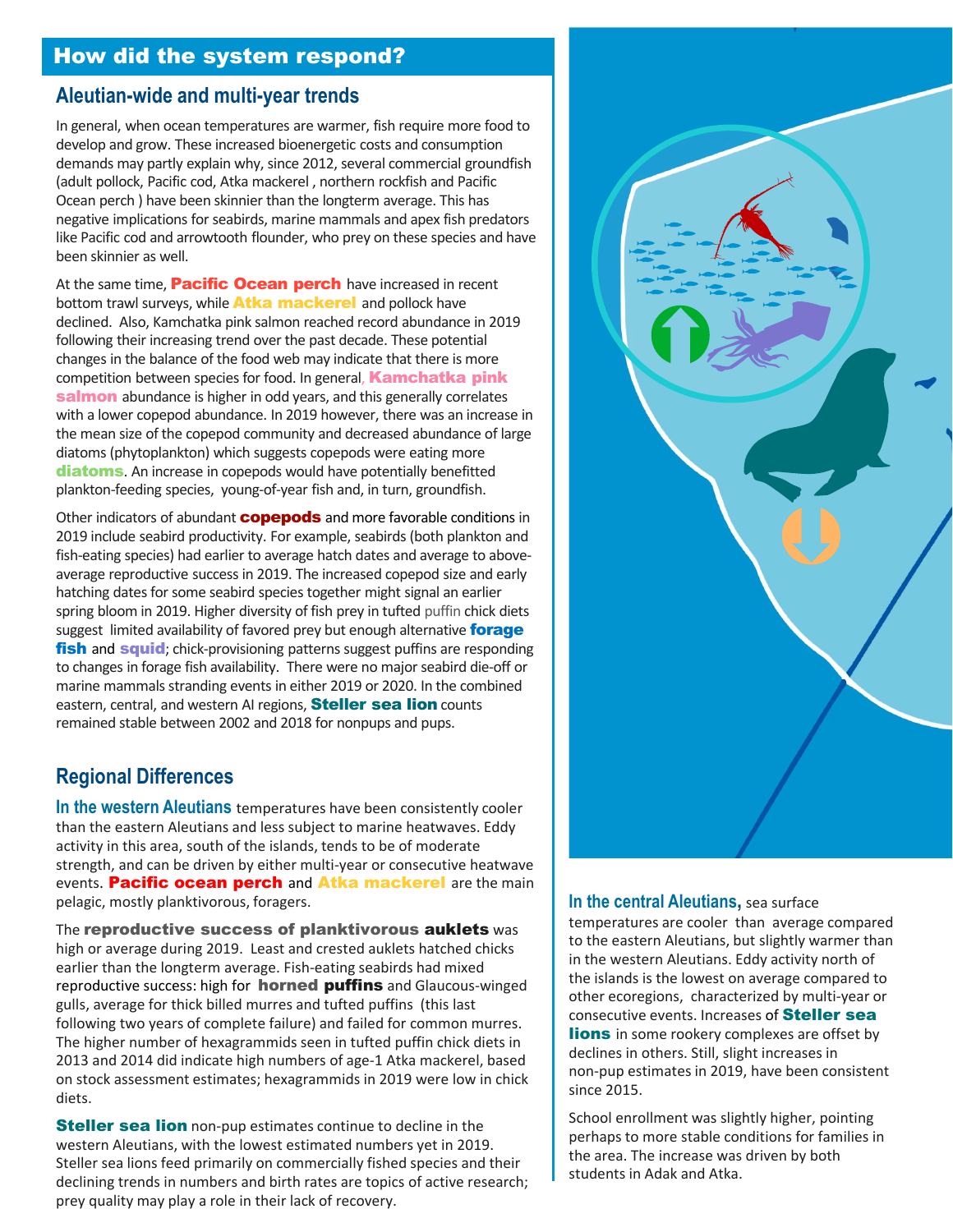

**In the eastern Aleutians,** eddies are discrete intense events and sea surface temperature is higher. Since 2006, pollock and Pacific ocean perch comprised more than half the pelagic foraging fish biomass observed in the bottom trawl survey, as opposed to pollock and Atka mackerel. Proportionately, this ecoregion is where **Pacific ocean perch** has increased the most; there are almost no northern rockfish in this area.

Fish-eating seabirds (e.g. **puffins**) hatched chicks early or on average in 2019 and **reproductive success** (e.g. **murres**) was high or average, signaling favorable foraging conditions despite the low availability of hexagrammids as suggested by the 2019 diets of tufted puffin chicks; pollock, sand lance, and **squid** were the dominant prey. The diversity of fish prey in puffin diets increased, as in the west. Plankton-eating auklets are not as numerous here and are not monitored. Steller sea lions continue increasing.

School enrollment dropped slightly in 2019 compared to 2018, but is still above the long-term mean, possibly indicating more stable conditions for families.

### **Winter/early Spring Forecast**

Forecasts of sea surface temperatures show a continued large region of warm water between Alaska and the Hawaiian Islands through the end of 2020. The Sea Level Pressure pattern forecasted is similar to that of this past winter but of considerably weaker amplitude. Coming out of the winter of 2020-2021, slightly warm SSTs are forecasted for the central and western Aleutian Islands. It is expected these conditions will still be favorable for seabird foraging and potentially for groundfish foraging as well.